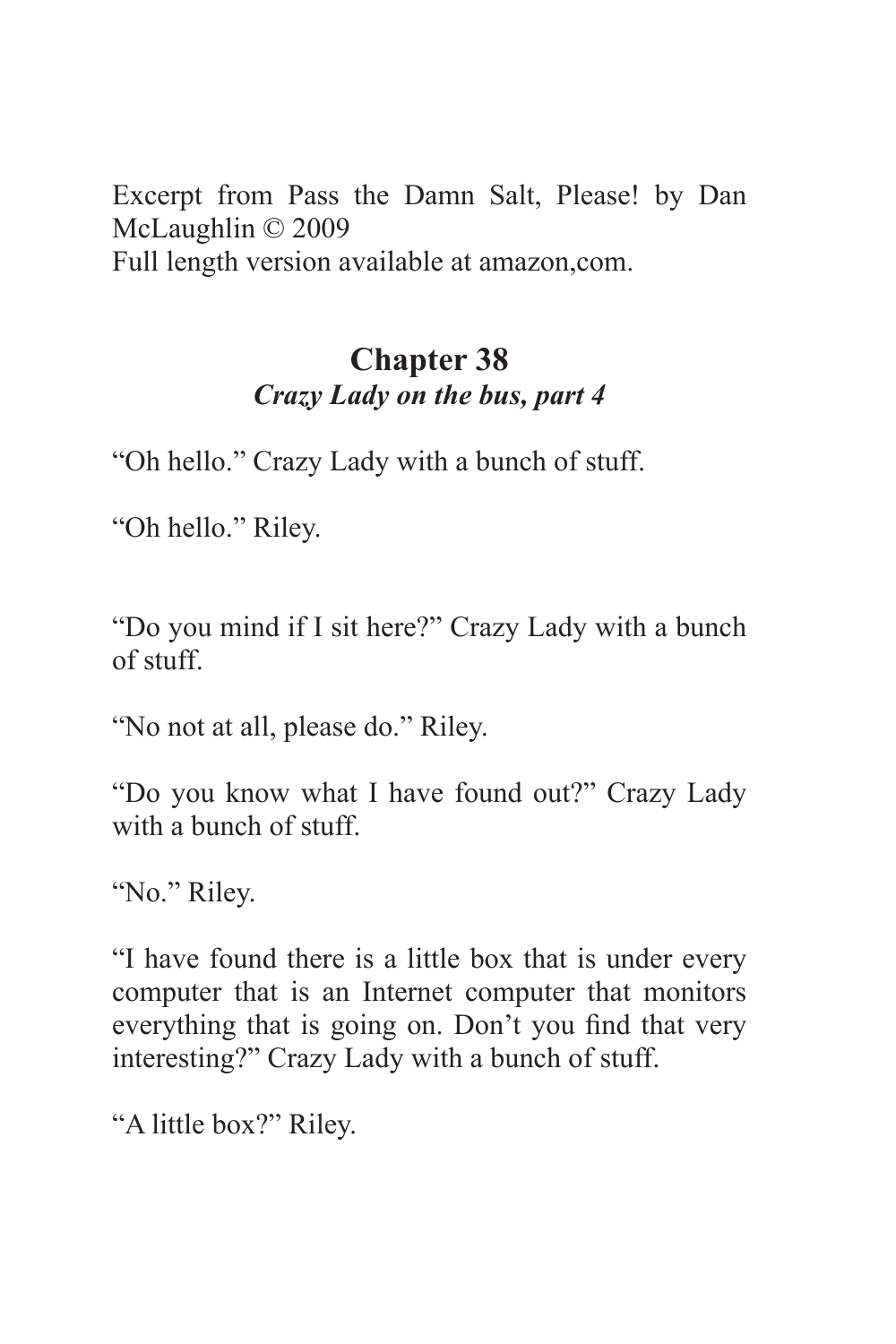"It is like a little black box on an airplane, but it's bigger." Crazy Lady with a bunch of stuff.

"A little bigger black box." Riley.

"Way bigger, but small enough not to be seen small." Crazy Lady with a bunch of stuff.

"So it's small?" Riley.

"And black. There is also one under the entire Internet." Crazy Lady with a bunch of stuff.

"Oh really?" Riley.

"Only it's bigger. Isn't that very interesting?" Crazy Lady with a bunch of stuff.

"A bigger little bigger black box." Riley.

"Yes. Except it is gray." Crazy Lady with a bunch of stuff. (Phone rings from inside her bag. She pulls out one phone.) "No, not that one. Can you hold this?" Crazy Lady with a bunch of stuff. (Phone rings again.)

"Sure." Riley. (Crazy Lady with a bunch of stuff pulls out another phone.)

"No not that one either. (Phone rings. Again.) Can you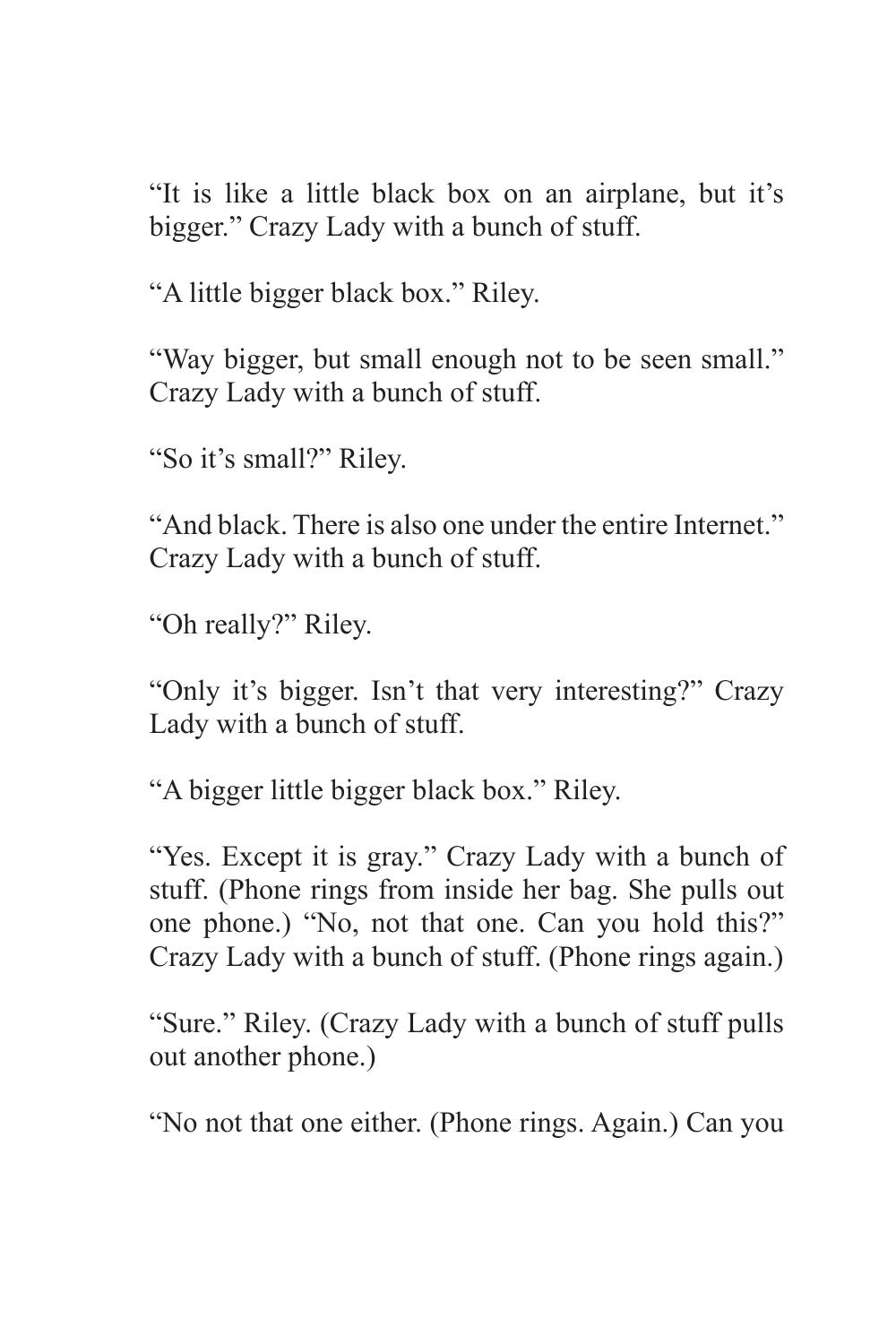hold this one?" Crazy Lady with a bunch of stuff.

"OK." Riley. (Crazy Lady with a bunch of stuff pulls out another phone.)

"No, not that one. (Phone rings.) Here hold this." Crazy Lady with a bunch of stuff.

"Thank you." Riley. (Crazy Lady with a bunch of stuff pulls out another phone.)

"Not that one either. (Phone stops ringing.) You see there, they were able to hack into my phone and stop me from getting my calls." Crazy Lady with a bunch of stuff.

"Um. How many phones do you actually have? Oh, here are your phones back." Riley.

"Five. One is for calling the FBI, one is for calling the local police, and one is for calling Google. This one is for calling the media. And then there is my special phone." Crazy Lady with a bunch of stuff.

"Special phone? How big is it?" Riley

"Regular phone size. Here it is. I went to the phone company and explained that all my calls were getting hacked so they sold me a special phone that absolutely could not be hacked." Crazy Lady with a bunch of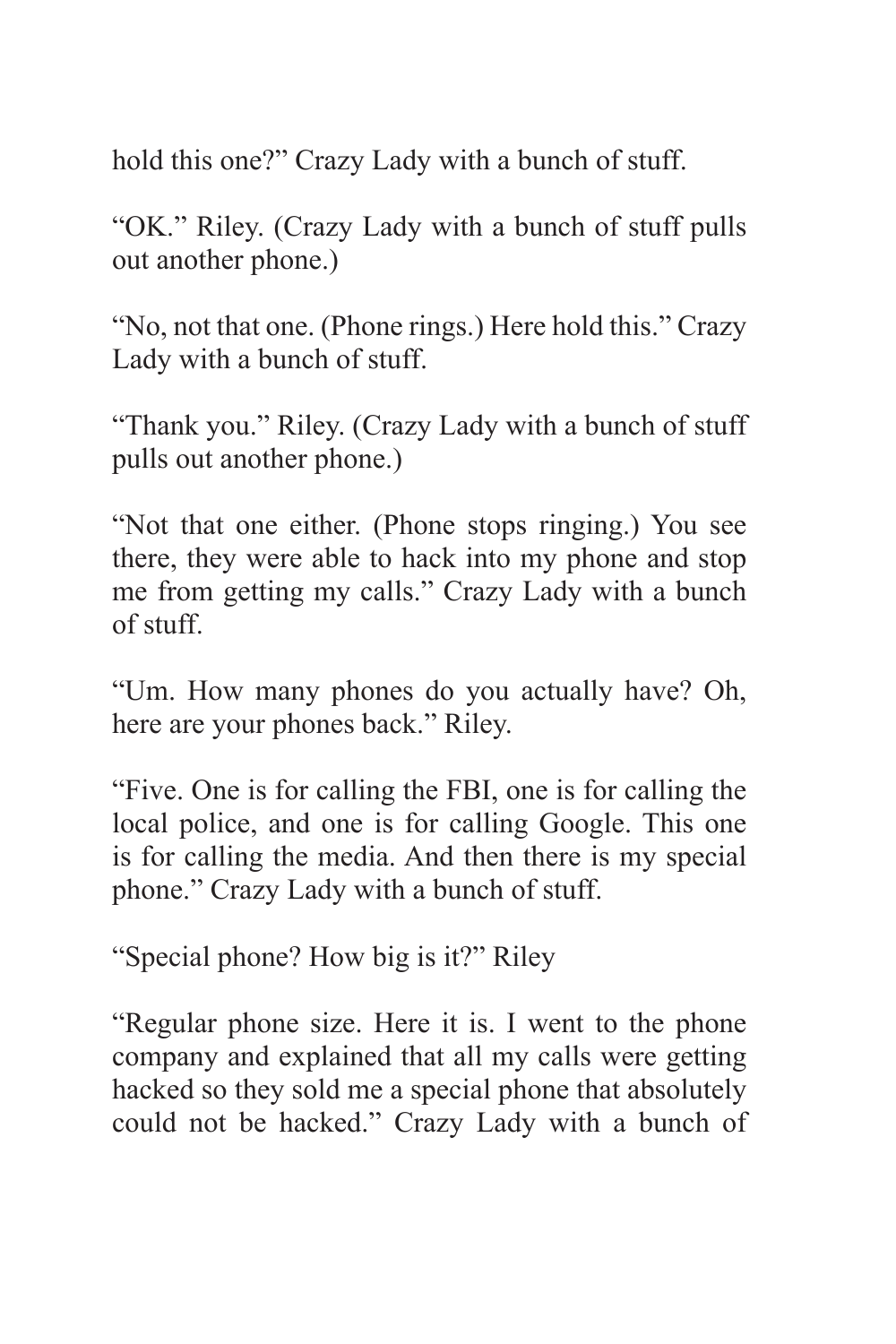stuff.

"Is this it?" Riley.

"Yes." Crazy Lady with a bunch of stuff.

"The special unhackable phone. From Toshiba." Riley.

"The salesman who sold it to me was very nice and he said it was virtually unhackable. It cost more than \$100. What do you think about that?" Crazy Lady with a bunch of stuff.

"I think someone from Toshiba sales needs a reminder on the fine line between exaggeration and exploitation." Riley.

"So I use it to call my son. But you saw what happened there. My phone rang and before I could answer it, they got into the phone lines and blocked my call. They are phishing I tell you phishing." Crazy Lady with a bunch of stuff.

"Ummm, you know most people don't have five phones." Riley.

"I know. It is just that when no one returns my calls it is because I am being phished. It all started with my mother's ashes." Crazy Lady with a bunch of stuff.

"Your mother's ashes?" Riley.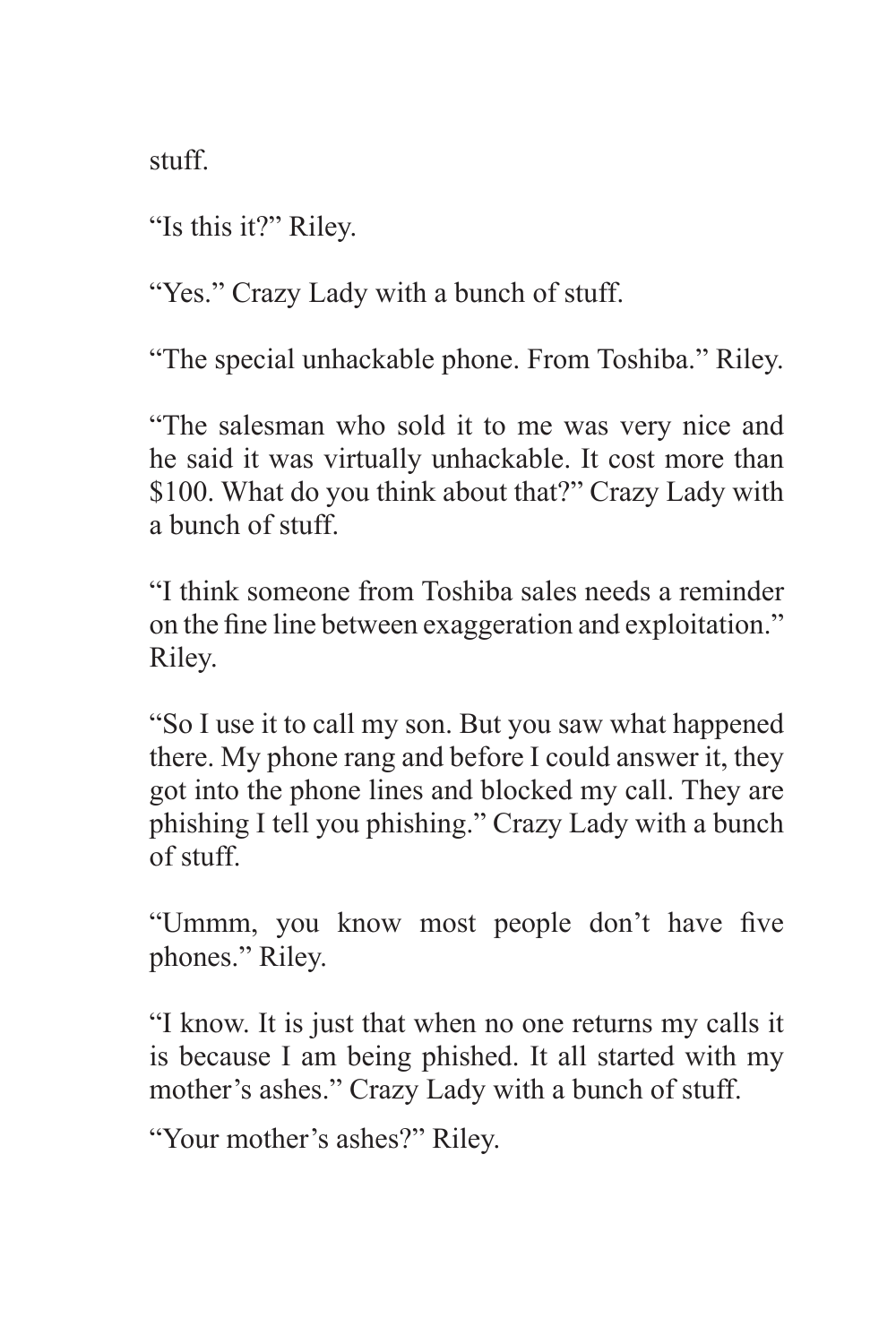"Yes they stole them right from my apartment when they were first phishing. My mother's ashes. Can you imagine that?" Crazy Lady with a bunch of stuff.

"Why would anyone...I mean...No. Well at least you don't have to carry her ashes with you everywhere.. Riley.

Oh yes the phishers steal ashes all the time. And they don't let you put ashes into storage facilities any more. Even when they are sealed up in an urn very very tightly." Crazy Lady with a bunch of stuff.

"A little urn or a big urn?" Riley

"It was a big urn with a little lid." Crazy Lady with a bunch of stuff.

"Black?" Riley.

"No, silver." Crazy Lady with a bunch of stuff.

"As always it has been fascinating, but I think your stop is coming up." Riley.

"Oh yes there it is, yes, thank you." Crazy Lady with a bunch of stuff.

"Do you have all your phones?" Riley.